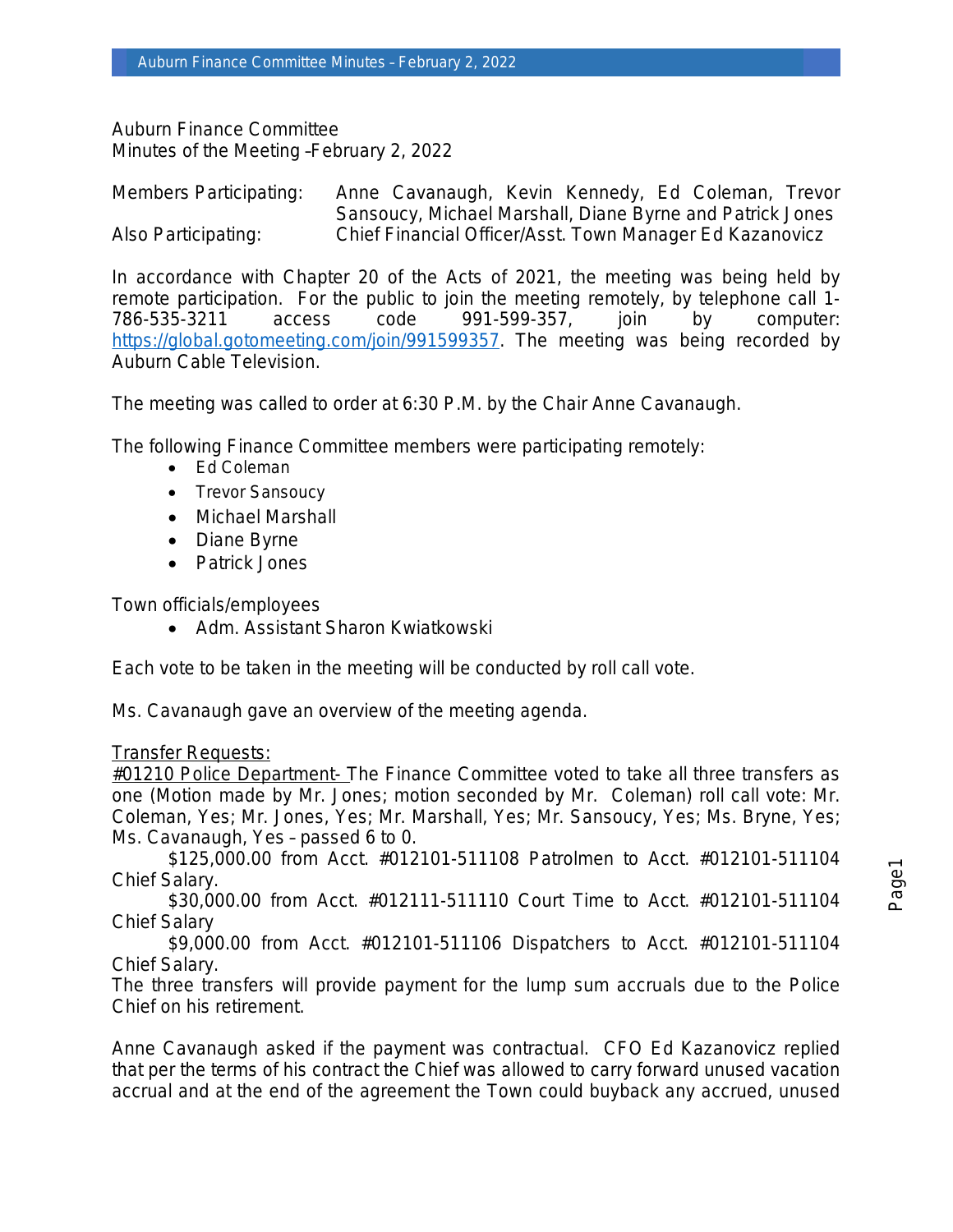vacation time. He said that there were funds in the Patrolmen Account because of vacancies in the department.

The Finance Committee voted to approve all three transfers (Motion made by Mr. Marshall; motion seconded Ms. Byrne) roll call vote: Mr. Coleman, Yes; Mr. Jones, Yes; Mr. Marshall, Yes; Mr. Sansoucy, Yes; Ms. Bryne, Yes; Ms. Cavanaugh, Yes – passed 6 to 0.

Director Joanna Paquin was participating and explained the transfers for the Department of Public Works.

## Department of Public Works (DPW) #01651 Parks #01491 Cemetery:

\$7,000.00 from Acct. #016511-511221 Parks Seasonal Employees to Acct. #014911-511221 Cemetery Seasonal Employees, for account deficit and to pay spring workers.

The Finance Committee voted to approve the transfer (Motion made by Mr. Marshall; motion seconded by Mr. Jones) roll call vote: Mr. Coleman, Yes; Mr. Jones, Yes; Mr. Marshall, Yes; Mr. Sansoucy, Yes; Ms. Bryne, Yes; Ms. Cavanaugh, Yes – passed 6 to  $\Omega$ .

## DPW #601 Sewer:

\$2,400.00 from Acct. #601-511103 Wages to Acct. #601-5214 Heating Oil/Generator Fuel, to pay the cost of diesel and propane for generators at sewer stations.

The Finance Committee voted to approve the transfer (Motion made by Mr. Coleman; motion seconded by Mr. Marshall) roll call vote: Mr. Coleman, Yes; Mr. Jones, Yes; Mr. Marshall, Yes; Mr. Sansoucy, Yes; Ms. Bryne, Yes; Ms. Cavanaugh, Yes – passed 6 to 0.

Kevin Kennedy was then participating in the meeting.

\$600.00 from Acct. #601-511103 Wages to Acct. #601-5780 Education, for additional training classes needed for new employees.

The Finance Committee voted to approve the transfer (Motion made by Mr. Marshall; motion seconded by Mr. Coleman) roll call vote: Mr. Coleman, Yes; Mr. Jones, Yes; Mr. Marshall, Yes; Mr. Sansoucy, Yes; Ms. Bryne, Yes; Mr. Kennedy, Yes; Ms. Cavanaugh, Yes – passed 7 to 0.

\$175.00 from Acct. #601-511103 Wages to Acct. #601-5781 Fees/Permits, to cover additional recording fees for Conservation Commission order of conditions for sewer easements.

The Finance Committee voted to approve the transfer (Motion made by Mr. Marshall; motion seconded by Mr. Jones) roll call vote: Mr. Coleman, Yes; Mr. Jones, Yes; Mr. Marshall, Yes; Mr. Sansoucy, Yes; Ms. Bryne, Yes; Mr. Kennedy, Yes; Ms. Cavanaugh, Yes – passed 7 to 0.

\$300.00 from Acct. #601-511103 Wages to Acct. #601-5343 Postage, for increase in postage rates for sewer bills and mailings.

The Finance Committee voted to approve the transfer (Motion made by Mr. Jones; motion seconded by Mr. Coleman) roll call vote: Mr. Coleman, Yes; Mr. Jones, Yes; Mr. Marshall, Yes; Mr. Sansoucy, Yes; Ms. Bryne, Yes; Mr. Kennedy, Yes – passed 6 to 0.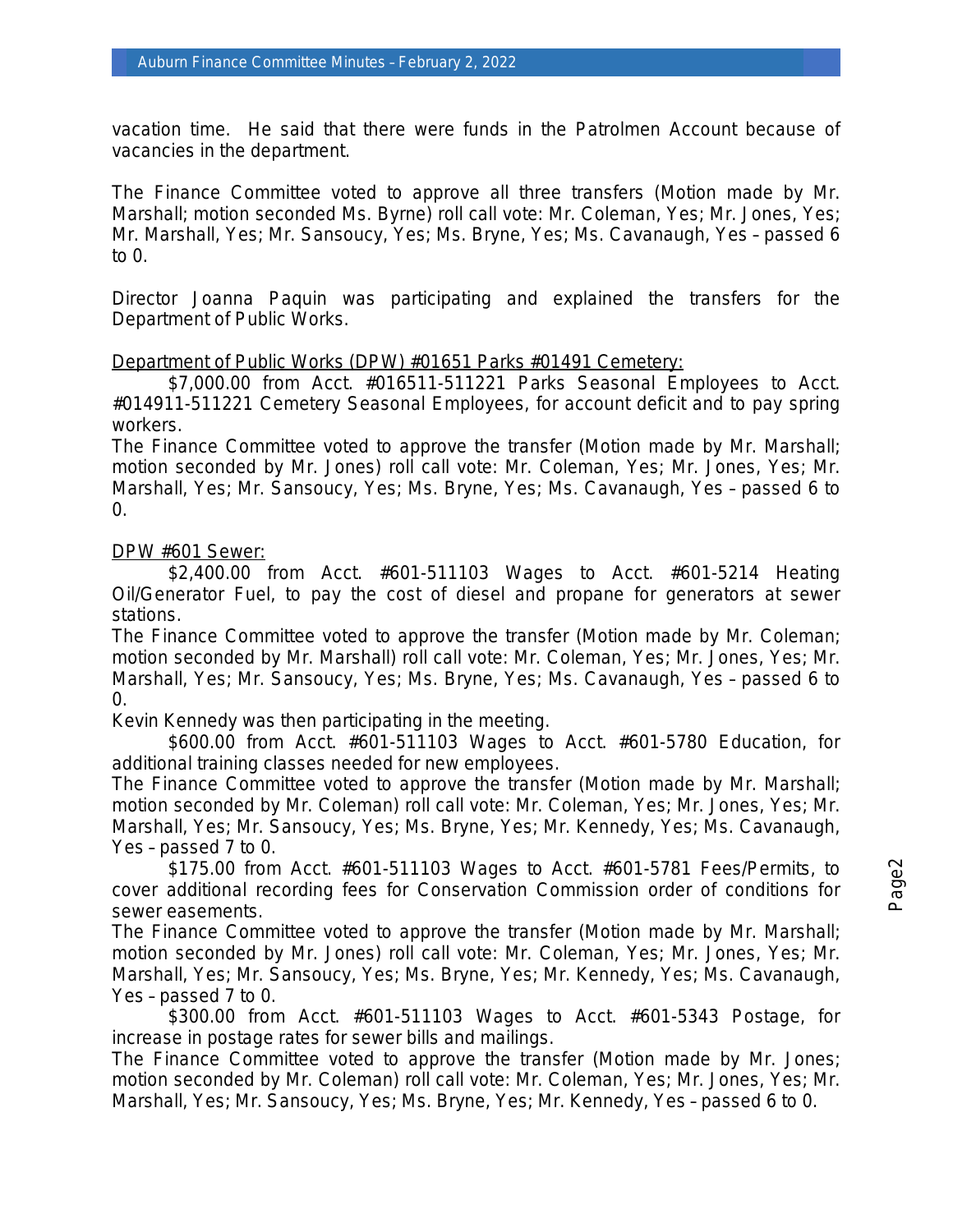Chair Anne Cavanaugh advised that she had given verbal approval of the following transfer because of the need for vehicle repairs.

DPW #01421 Highway Division #01427 Fleet Maintenance:

\$20,000.00 from Acct. #014211-511103 Wages to Acct. #014272-5241 Fleet Maintenance, to cover the cost of rising material prices.

The Finance Committee voted to approve the transfer (Motion made by Mr. Marshall; motion seconded by Mr. Jones) roll call vote: Mr. Coleman, Yes; Mr. Jones, Yes; Mr. Marshall, Yes; Mr. Sansoucy, Yes; Ms. Bryne, Yes; Mr. Kennedy, Yes; Ms. Cavanaugh, Yes – passed 7 to 0.

Department of Development & Inspectional Services (DDIS) Director Darlene Coyle was participating for transfer requests.

## DDIS #01241 Building Division #01292 Animal Control Unit:

\$5,928.39 from Acct. #012411-511102 Clerical Salary to Acct. #012922-5800 ACO Vehicle Lease Payment.

Mr. Marshall asked about the adjustment. Director Coyle advised that the ACO vehicle was budgeted under the CIP and she had to add additional items that increased costs. The CIP for 2023 has been adjusted accordingly. There are funds in the Clerical Salary Account because there has been a long-term vacancy. Anne Cavanaugh asked what position has been vacant. Darlene Coyle said that the vacant position was the DDIS Clerk in the Buildings Division.

The Finance Committee voted to approve the transfer (Motion made by Mr. Marshall; motion seconded by Mr. Jones) roll call vote: Mr. Coleman, Yes; Mr. Jones, Yes; Mr. Marshall, Yes; Mr. Sansoucy, Yes; Ms. Bryne, Yes; Mr. Kennedy, Yes; Ms. Cavanaugh, Yes – passed 7 to 0.

# DDIS #01511 Public Health:

\$400.00 from Acct. #015112-5421 Miscellaneous Supplies to Acct. #015112- 5710 Travel, for funds needed to cover travel/mileage payments.

The Finance Committee voted to approve the transfer (Motion made by Mr. Marshall; motion seconded by Mr. Jones) roll call vote: Mr. Coleman, Yes; Mr. Jones, Yes; Mr. Marshall, Yes; Mr. Sansoucy, Yes; Ms. Bryne, Yes; Mr. Kennedy, Yes; Ms. Cavanaugh, Yes – passed 7 to 0.

# DDIS #01171 Conservation Commission:

\$14.00 from Acct. #011712-5780 Education to Acct. #011712-5732 Dues, to cover membership dues for 2022.

The Finance Committee voted to approve the transfer (Motion made by Mr. Marshall; motion seconded by Mr. Jones) roll call vote: Mr. Coleman, Yes; Mr. Jones, Yes; Mr. Marshall, Yes; Mr. Sansoucy, Yes; Ms. Bryne, Yes; Mr. Kennedy, Yes; Ms. Cavanaugh, Yes – passed 7 to 0.

#01129 Executive Office of Town Manager: